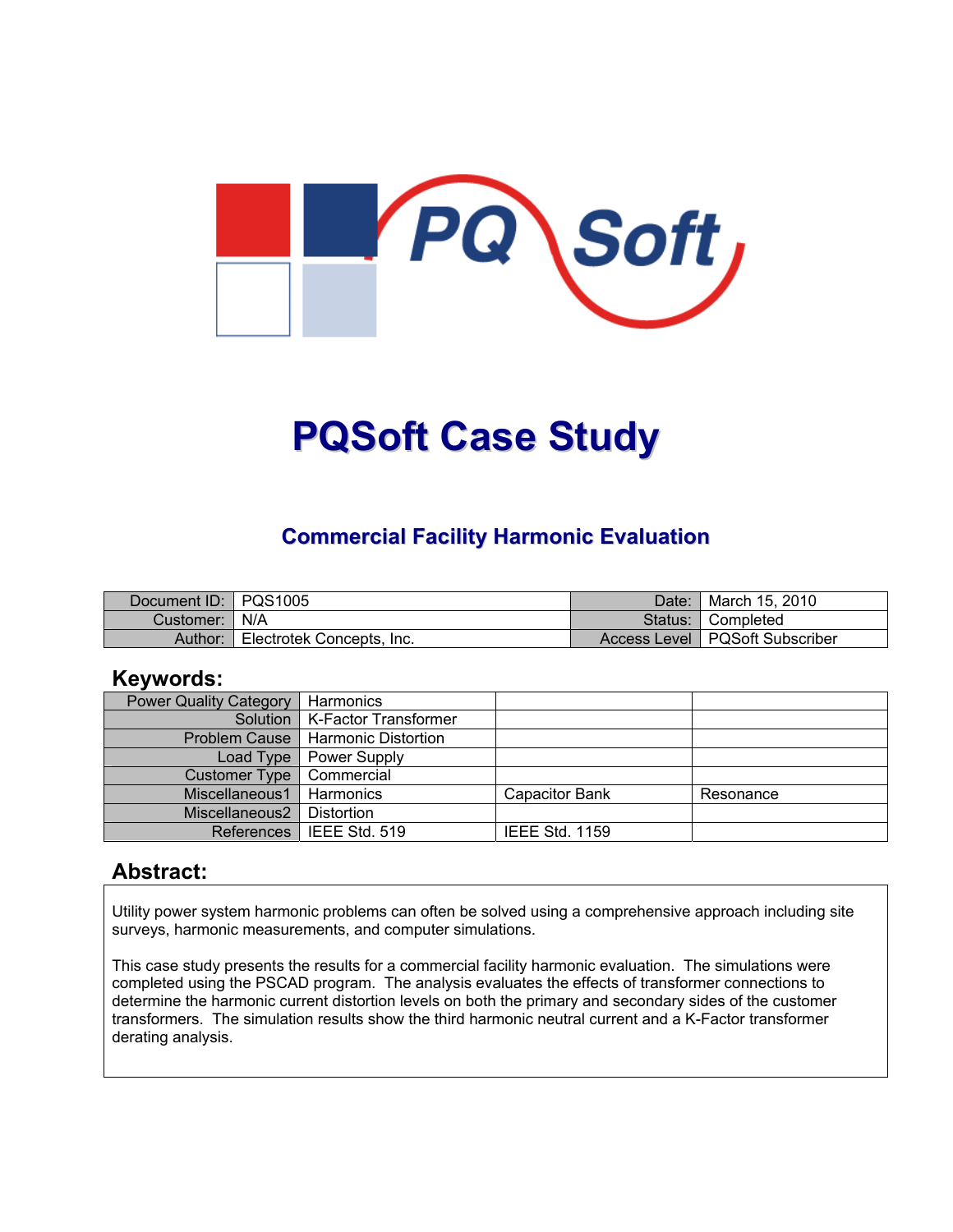## <span id="page-1-0"></span>**TABLE OF CONTENTS**

## **LIST OF FIGURES**

| Figure 1 - Illustration of Oneline Diagram for Commercial Facility Harmonic Evaluation 3 |  |
|------------------------------------------------------------------------------------------|--|
|                                                                                          |  |
|                                                                                          |  |
|                                                                                          |  |
|                                                                                          |  |
|                                                                                          |  |
|                                                                                          |  |
|                                                                                          |  |

## **RELATED STANDARDS**

IEEE Std. 519-1992 IEEE Std. 1159-1995

### **GLOSSARY AND ACRONYMS**

| <b>ASD</b> | Adjustable-Speed Drive           |
|------------|----------------------------------|
| CF         | <b>Crest Factor</b>              |
| <b>DFT</b> | Discreet Fourier Transform       |
| <b>DPF</b> | <b>Displacement Power Factor</b> |
| <b>PCC</b> | Point of Common Coupling         |
| PF         | Power Factor                     |
| <b>PWM</b> | <b>Pulse Width Modulation</b>    |
| <b>TDD</b> | <b>Total Demand Distortion</b>   |
| <b>THD</b> | <b>Total Harmonic Distortion</b> |
| <b>TPF</b> | <b>True Power Factor</b>         |
|            |                                  |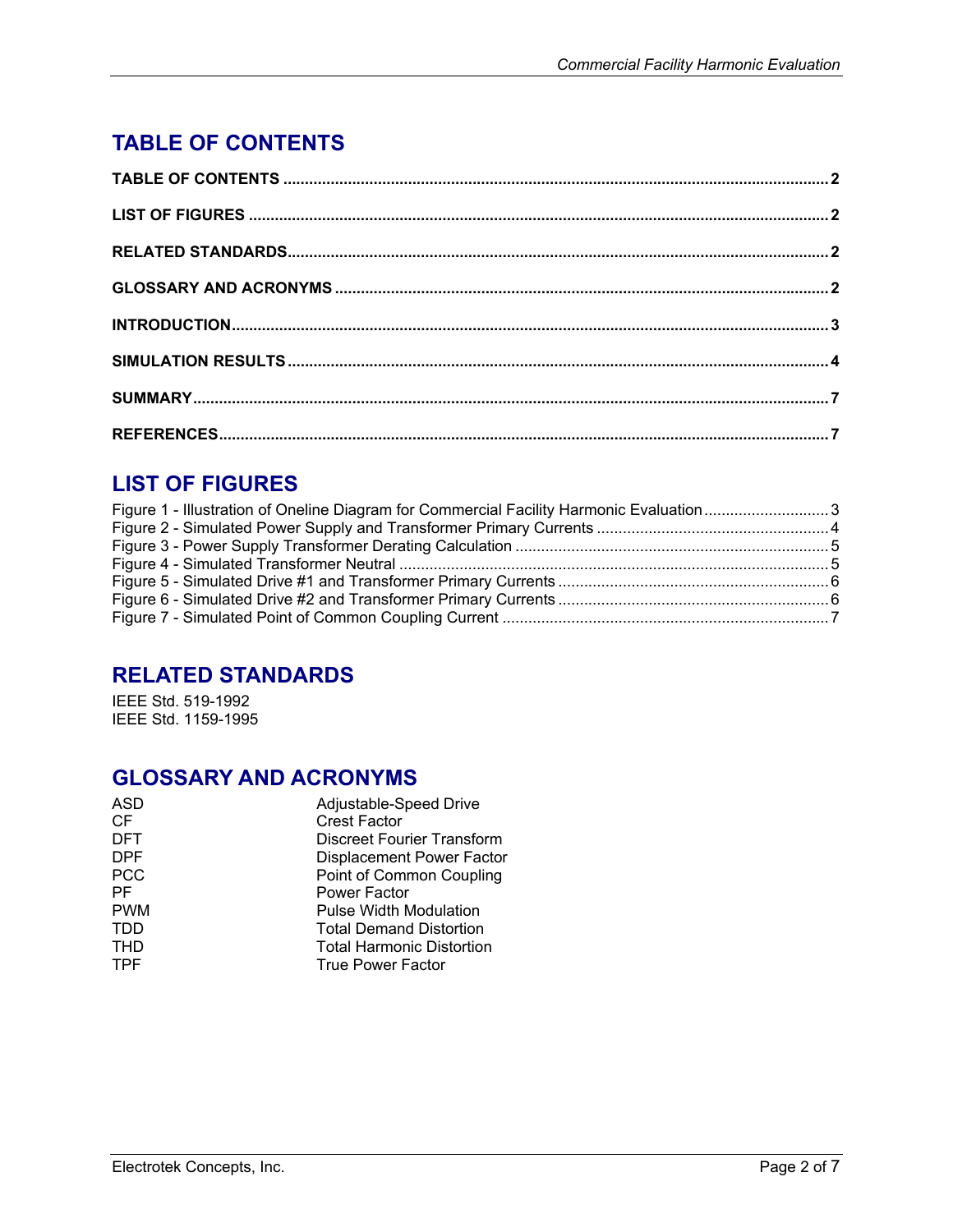### <span id="page-2-0"></span>**INTRODUCTION**

A commercial facility harmonic evaluation was completed for the system shown in [Figure 1.](#page-2-1) The case study was completed using the PSCAD program. The accuracy of the simulation model was verified using three-phase and single-line-to-ground fault currents and other steady-state quantities.

The circuit model for the case involved a 25.56kV customer substation with two 1,000 kVA step-down transformers supplying HVAC loads and one 100 kVA transformer supplying switch-mode power supply (SMPS) loads.

<span id="page-2-1"></span>

**Figure 1 - Illustration of Oneline Diagram for Commercial Facility Harmonic Evaluation**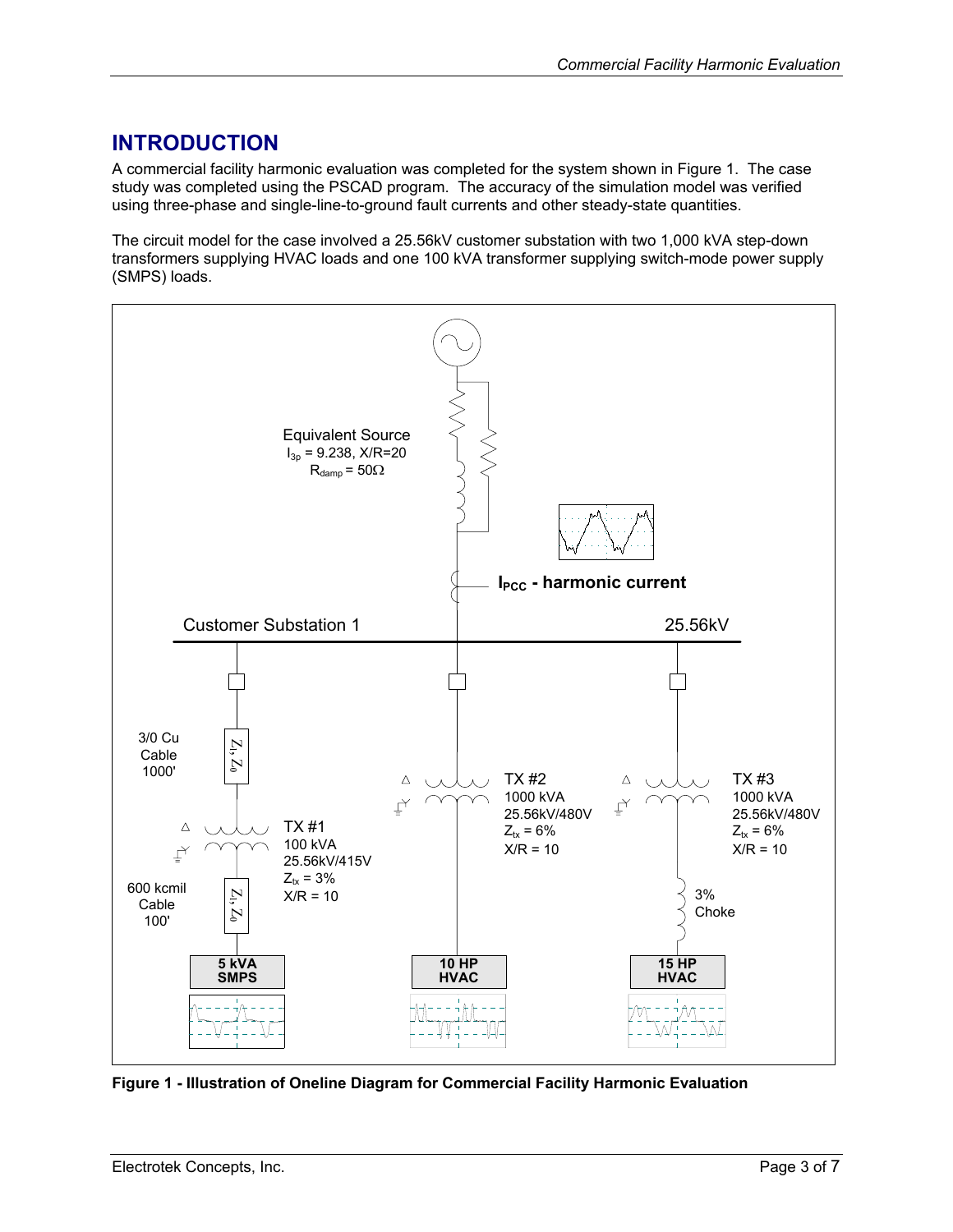<span id="page-3-0"></span>Switch-mode power supplies use dc/dc conversion techniques for maintaining constant dc voltage output. In the absence of a large ac-side inductance, input current to the power supply becomes positive and negative current pulses, characterized by high crest factors (peak to rms ratio) and high harmonic content. A high third harmonic current content is especially typical of switch-mode power supplies. Since third harmonic current components do not cancel each other in the neutral of a three-phase system, increasing application of switch-mode power supplies has created a concern for overloading of neutral conductors, especially in older buildings where an undersized neutral may have been utilized.

#### **SIMULATION RESULTS**

The case study evaluates the effects of transformer connections to determine the harmonic current distortion levels on both the primary and secondary sides of the customer transformers. [Figure 2 s](#page-3-1)hows the simulated power supply current and the resulting current on the transformer primary due to the delta/wye connection that traps the zero sequence harmonics in the primary delta winding.

The secondary power supply current has a fundamental frequency value of 6.76 amps, an rms value of 8.10 amps, and a THD value of 66.12%. The highest component was the  $3<sup>rd</sup>$  harmonic with a value of 62.30%. The resulting primary transformer current has fundamental frequency value of 0.15 amps, an rms value of 0.16 amps, and a THD value of 14.89%. The highest components were the  $5<sup>th</sup>$  harmonic with a value of 12.93% and the  $7<sup>th</sup>$  harmonic with a value of 6.39%.

[Figure 3](#page-4-1) shows the transformer derating and K-Factor calculations. The assumed eddy current loss factor ( $P_{EC-R}$ ) for the dry type 100 kVA transformer was 8%. A K-Rating of four would be sufficient for this application.

[Figure 4](#page-4-2) shows the transformer neutral current when supplying the power supply loads. The phase A power supply current is also shown for reference. The triplen harmonics add in the neutral to create a waveform that that consists of mostly 3<sup>rd</sup> harmonic (180 Hz) frequency. The rms value of the neutral current was 12.72 amps, with the highest components being the  $3<sup>rd</sup>$  at 12.63 amps, the  $9<sup>th</sup>$  at 1.41 amps, and the  $15<sup>th</sup>$  at 0.25 amps. One mistake commonly made with this type of waveform is to use a THD value in percent. This is because the fundamental frequency component of the neutral current in a balanced system approaches zero amps, which leads to a THD value that approaches infinity.

<span id="page-3-1"></span>

**Figure 2 - Simulated Power Supply and Transformer Primary Currents**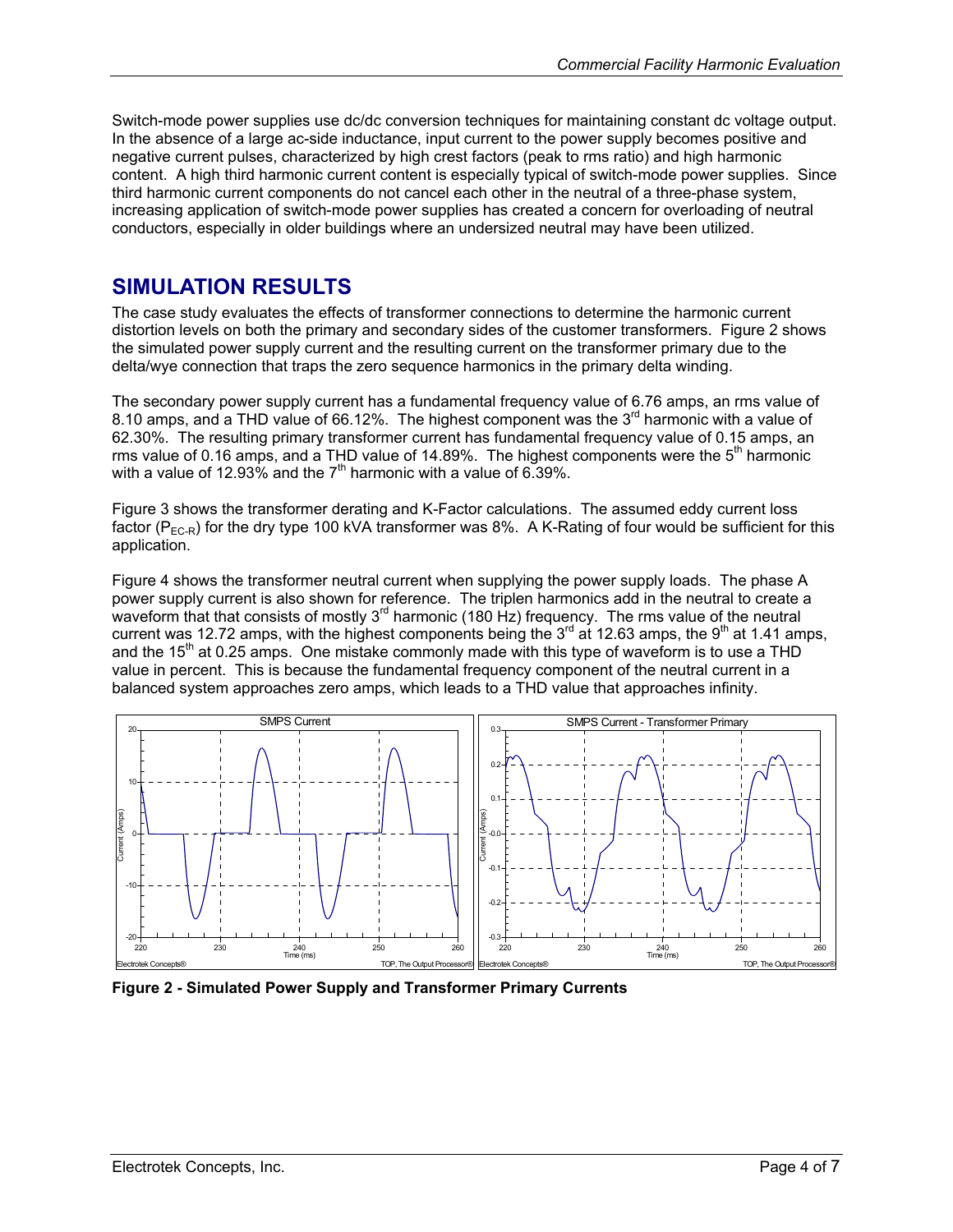<span id="page-4-1"></span><span id="page-4-0"></span>

**Figure 3 - Power Supply Transformer Derating Calculation** 

<span id="page-4-2"></span>

**Figure 4 - Simulated Transformer Neutral**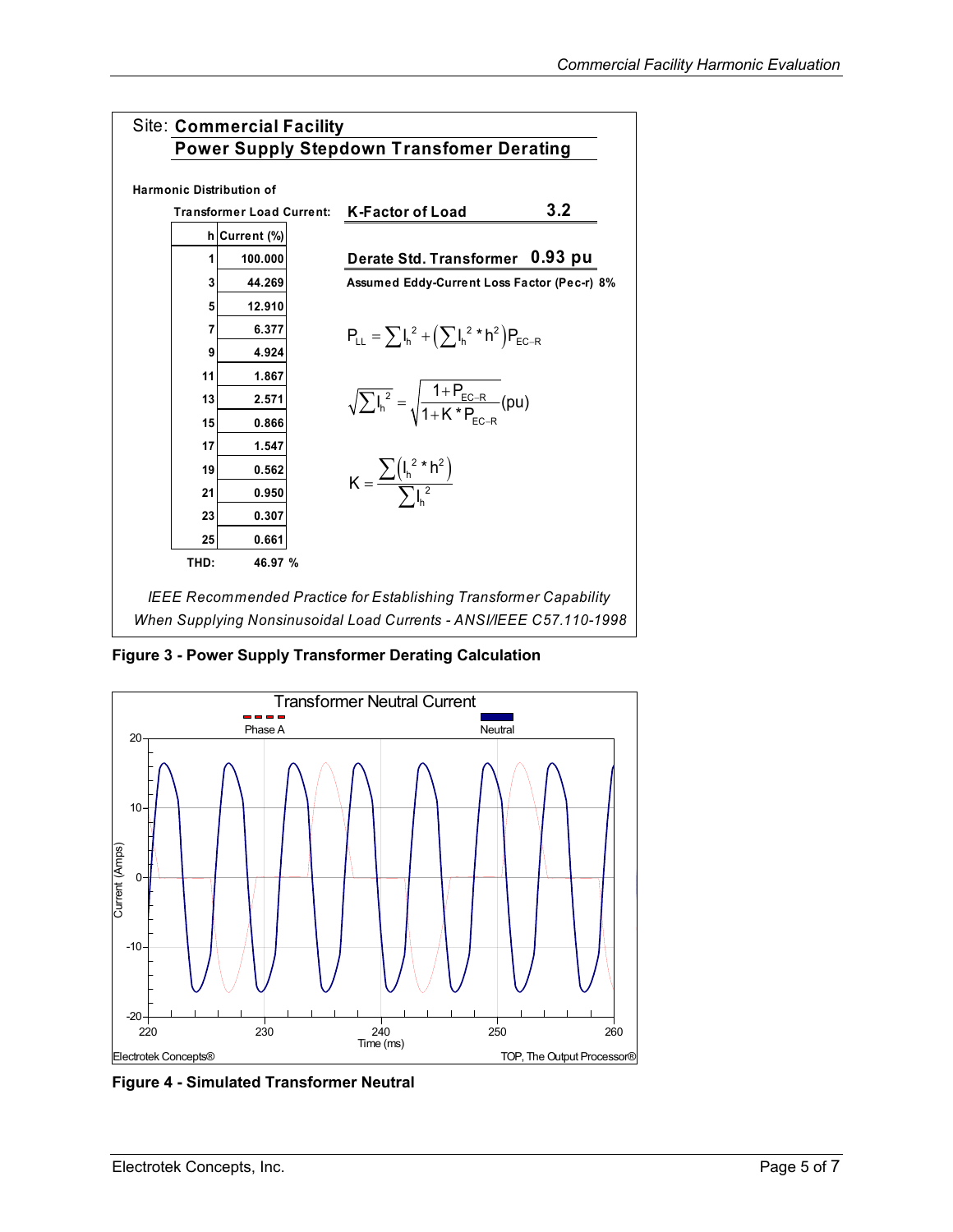<span id="page-5-0"></span>[Figure 5](#page-5-1) shows the simulated HVAC #1 current and the resulting current on the transformer primary. The secondary current has a fundamental frequency value of 13.10 amps, an rms value of 24.12 amps, and a THD value of 154.58%.

<span id="page-5-1"></span>

**Figure 5 - Simulated Drive #1 and Transformer Primary Currents** 

[Figure 6](#page-5-2) shows the simulated HVAC #2 current and the resulting current on the transformer primary. The secondary current has a fundamental frequency value of 16.18 amps, an rms value of 18.57 amps, and a THD value of 56.44%.

<span id="page-5-2"></span>

**Figure 6 - Simulated Drive #2 and Transformer Primary Currents** 

[Figure 7](#page-6-1) shows the simulated point of common coupling (PCC) current at the utility/customer interface. The current has a fundamental frequency value of 3.73 amps, an rms value of 3.74 amps, and a THD value of 8.18%. The highest components were the 5<sup>th</sup> harmonic with a value of 3.99%, the 7<sup>th</sup> harmonic with a value of 4.30%, the 11<sup>th</sup> with a value of 4.05%, and the 13<sup>th</sup> with a value of 2.89%. The values of the triplen harmonics (e.g., 3<sup>rd</sup>, 9<sup>th</sup>, 15<sup>th</sup>, etc.) were negligible due to the fact that all of the transformers supplying the nonlinear customer loads have delta connected primary windings and also that all of the customer loads were balanced.